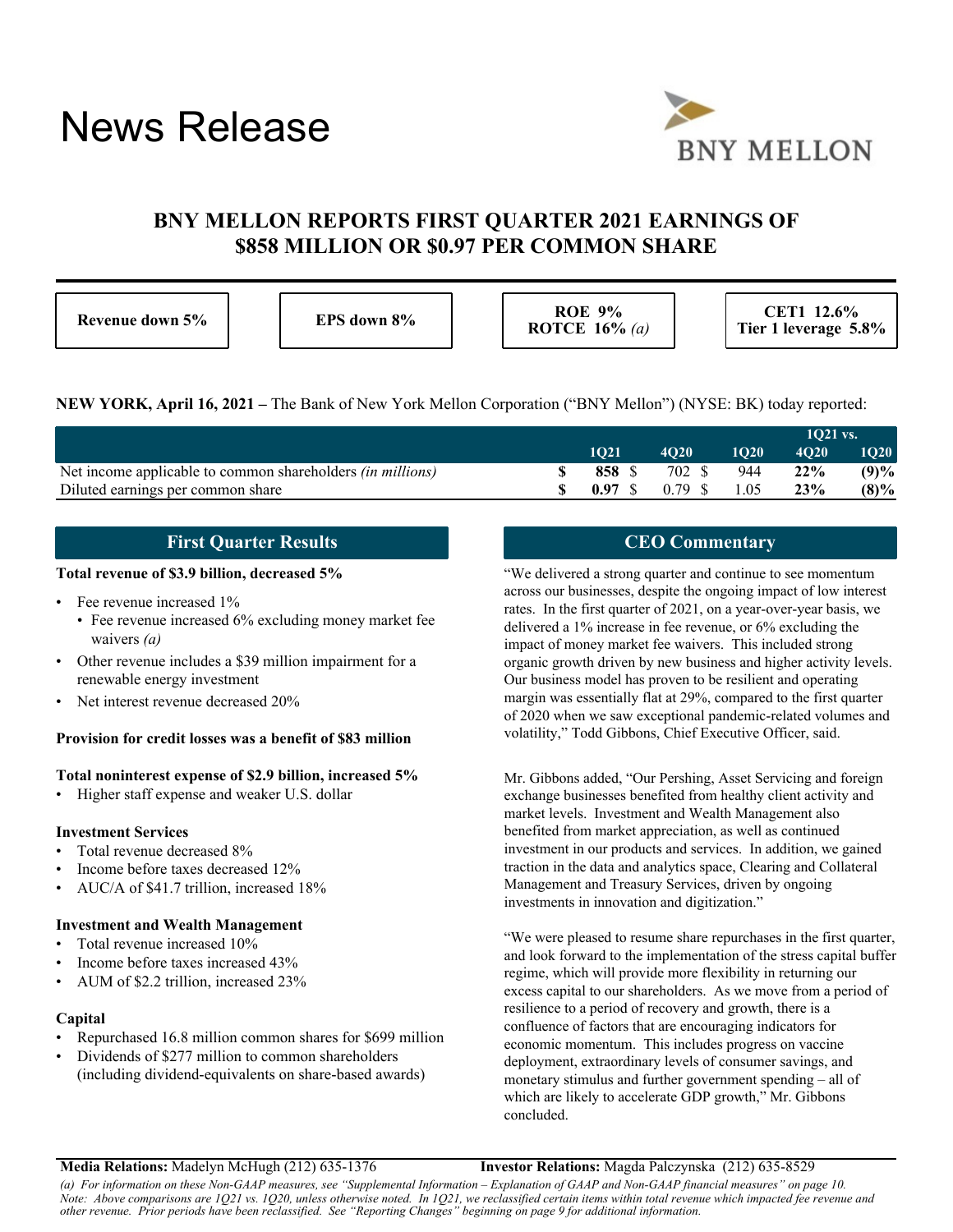# **CONSOLIDATED FINANCIAL HIGHLIGHTS**

| <i>(in millions, except per share amounts and unless otherwise noted; not</i>              |    |            |    |            |     |         | 1Q21 vs. |                  |
|--------------------------------------------------------------------------------------------|----|------------|----|------------|-----|---------|----------|------------------|
| meaningful - $N/M$ )                                                                       |    | 1Q21       |    | 4Q20(a)    |     | 1Q20    | 4Q20     | 1Q20             |
| Fee revenue $(b)$                                                                          | S  | $3,257$ \$ |    | $3,114$ \$ |     | 3,238   | 5%       | $1\%$            |
| Other revenue $(b)$                                                                        |    | 9          |    | 49         |     | 56      | N/M      | N/M              |
| Total fee and other revenue $(b)$                                                          |    | 3,266      |    | 3,163      |     | 3,294   | 3        | $\left(1\right)$ |
| Net interest revenue                                                                       |    | 655        |    | 680        |     | 814     | (4)      | (20)             |
| Total revenue                                                                              |    | 3,921      |    | 3,843      |     | 4,108   | 2        | (5)              |
| Provision for credit losses                                                                |    | (83)       |    | 15         |     | 169     | N/M      | N/M              |
| Noninterest expense                                                                        |    | 2,851      |    | 2,925      |     | 2,712   | (3)      | 5                |
| Income before income taxes                                                                 |    | 1,153      |    | 903        |     | 1,227   | 28       | (6)              |
| Provision for income taxes                                                                 |    | 221        |    | 148        |     | 265     | 49       | (17)             |
| Net income                                                                                 | S  | 932        | \$ | 755 \$     |     | 962     | 23%      | $(3)\%$          |
| Net income applicable to common shareholders of The Bank of New York<br>Mellon Corporation | S  | 858 \$     |    | 702 \$     |     | 944     | 22%      | (9)%             |
| Operating leverage $(c)$                                                                   |    |            |    |            |     |         | 456 bps  | $(968)$ bps      |
| Diluted earnings per common share                                                          | \$ | 0.97       | S. | 0.79       | \$. | 1.05    | 23%      | $(8)\%$          |
| Average common shares and equivalents outstanding - diluted <i>(in thousands)</i>          |    | 885,655    |    | 891,846    |     | 896,689 |          |                  |
| Pre-tax operating margin                                                                   |    | 29%        |    | 24%        |     | 30%     |          |                  |

*(a) Includes a net charge of \$159 million, or \$0.18 per diluted common share, related to litigation expense, severance, losses on business sales and real estate charges.* 

*(b) In 1Q21, we reclassified certain items within total revenue which impacted fee revenue, other revenue and total fee and other revenue. Prior periods have been reclassified. See "Reporting Changes" beginning on page 9 for additional information.*

*(c) Operating leverage is the rate of increase (decrease) in total revenue less the rate of increase (decrease) in total noninterest expense.*

*bps – basis points.*

### **KEY DRIVERS** *(comparisons are 1Q21 vs. 1Q20, unless otherwise stated)*

- Total revenue decreased 5%, primarily reflecting:
	- Fee revenue increased 1% primarily reflecting the positive impact of higher markets, higher client volumes and balances and the favorable impact of a weaker U.S. dollar, partially offset by higher money market fee waivers. Excluding money market fee waivers, fee revenue increased 6% *(a)*.
	- Other revenue for 1Q21 includes a \$39 million impairment related to a renewable energy investment.
	- Net interest revenue decreased 20% primarily reflecting lower interest rates on interest-earning assets. This was partially offset by the benefit of lower deposit and funding rates, higher deposit balances and a larger securities portfolio.
- Provision for credit losses was a benefit of \$83 million primarily driven by an improvement in the macroeconomic forecast.
- Noninterest expense increased 5% primarily reflecting higher staff expense, the unfavorable impact of a weaker U.S. dollar and technology-related expenses, partially offset by lower business development (travel and marketing) and distribution and servicing expenses. Staff expense includes the impact of an incentive reversal in 1Q20, the impact of a higher share price on share-based awards and increased expense for awards to retirement eligible employees.
- Effective tax rate of 19.2%.

#### **Assets under custody and/or administration ("AUC/A") and Assets under management ("AUM")**

- AUC/A of \$41.7 trillion, increased 18%, primarily reflecting higher market values, net new business and the favorable impact of a weaker U.S. dollar.
- AUM of \$2.2 trillion, increased 23%, primarily reflecting higher market values, the favorable impact of a weaker U.S. dollar (principally versus the British pound) and net inflows.

### **Capital and liquidity**

- Repurchased 16.8 million common shares for \$699 million; Dividends of \$277 million to common shareholders (including dividend-equivalents on share-based awards).
- Return on common equity ("ROE") of 9%; Return on tangible common equity ("ROTCE") of 16% *(a)*.
- Common Equity Tier 1 ("CET1") ratio 12.6%.
- Tier 1 leverage ratio  $-5.8\%$ .
- Supplementary leverage ratio ("SLR") 8.1% *(b).*
- Average liquidity coverage ratio ("LCR")  $110\%$ .
- Total Loss Absorbing Capacity ("TLAC") ratios exceed minimum requirements.
- *(a) See "Supplemental information Explanation of GAAP and Non-GAAP financial measures" on page 10 for additional information.*

*(b) See "Capital and Liquidity" on page 7 for additional information.*

*Note: Throughout this document, sequential growth rates are unannualized.*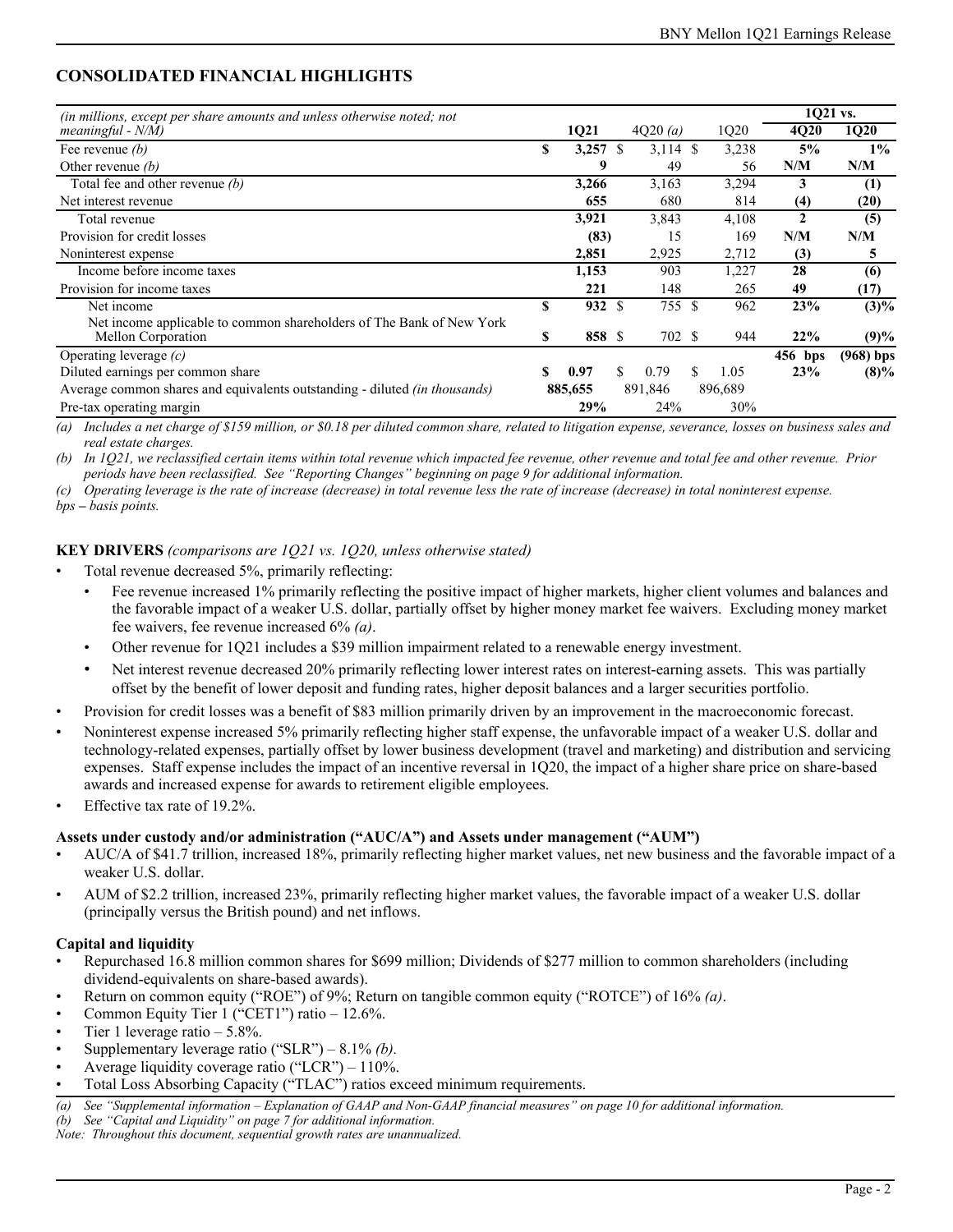# **INVESTMENT SERVICES BUSINESS HIGHLIGHTS**

|                                                                        |    |           |     |           |     |           | 1Q21 vs. |                     |
|------------------------------------------------------------------------|----|-----------|-----|-----------|-----|-----------|----------|---------------------|
| (dollars in millions, unless otherwise noted; not meaningful - N/M)    |    | 1Q21      |     | 4Q20      |     | 1Q20      | 4Q20     | 1Q20                |
| Total revenue by line of business:                                     |    |           |     |           |     |           |          |                     |
| <b>Asset Servicing</b>                                                 | S  | 1,424     | \$. | 1,357     | \$  | 1,531     | 5%       | (7)%                |
| Pershing                                                               |    | 605       |     | 563       |     | 653       | 7        | (7)                 |
| <b>Issuer Services</b>                                                 |    | 363       |     | 385       |     | 419       | (6)      | (13)                |
| <b>Treasury Services</b>                                               |    | 317       |     | 325       |     | 339       | (2)      | (6)                 |
| Clearance and Collateral Management                                    |    | 281       |     | 275       |     | 300       | 2        | (6)                 |
| Total revenue by line of business                                      |    | 2,990     |     | 2,905     |     | 3,242     | 3        | (8)                 |
| Provision for credit losses                                            |    | (79)      |     | 31        |     | 149       | N/M      | N/M                 |
| Noninterest expense                                                    |    | 2,101     |     | 2,174     |     | 1,987     | (3)      | 6                   |
| Income before taxes                                                    | S  | 968       | \$. | 700       | \$  | 1,106     | 38 %     | $\overline{(12)\%}$ |
| Pre-tax operating margin                                               |    | $32 \%$   |     | 24 %      |     | $34\%$    |          |                     |
| Foreign exchange revenue $(a)$                                         | \$ | 193       | \$  | 163       | \$  | 228       | 18%      | $(15)\%$            |
| Securities lending revenue                                             | \$ | 41        | \$  | 36        | \$  | 46        | 14%      | $(11)\%$            |
| Net interest revenue                                                   | S  | 645       | \$  | 670       | \$  | 806       | (4)%     | $(20)\%$            |
| <b>Metrics:</b>                                                        |    |           |     |           |     |           |          |                     |
| Average loans                                                          |    | \$43,468  |     | \$41,437  | \$  | 41,789    | 5%       | 4%                  |
| Average deposits                                                       |    | \$315,088 |     | \$292,631 |     | \$242,187 | 8%       | 30%                 |
| AUC/A at period end (in trillions) (current period is preliminary) (b) | S  | 41.7      | S.  | 41.1      | \$. | 35.2      | $1\%$    | 18%                 |
| Market value of securities on loan at period end (in billions) $(c)$   | \$ | 445       | \$  | 435       | \$  | 389       | 2%       | 14%                 |

*(a) In 1Q21, we reclassified certain items within total revenue which impacted fee revenue and other revenue. Prior periods have been reclassified. See "Reporting Changes" beginning on page 9 for additional information.*

*(b) Consists of AUC/A primarily from the Asset Servicing business and, to a lesser extent, the Clearance and Collateral Management, Issuer Services, Pershing and Wealth Management businesses. Includes the AUC/A of CIBC Mellon Global Securities Services Company ("CIBC Mellon"), a joint venture with the Canadian Imperial Bank of Commerce, of \$1.6 trillion at March 31, 2021, \$1.5 trillion at Dec. 31, 2020 and \$1.2 trillion at March 31, 2020.*

*(c) Represents the total amount of securities on loan in our agency securities lending program managed by the Investment Services business.*  Excludes securities for which BNY Mellon acts as agent on behalf of CIBC Mellon clients, which totaled \$64 billion at March 31, 2021, \$68 *billion at Dec. 31, 2020 and \$59 billion at March 31, 2020.*

# **KEY DRIVERS**

- The drivers of the total revenue variances by line of business are indicated below. Also see page 6 for information related to money market fee waivers.
	- Asset Servicing The year-over-year decrease includes lower interest rates and foreign exchange revenue and higher money market fee waivers, partially offset by higher client volumes and market values. Sequentially, higher client and foreign exchange volumes were partially offset by higher money market fee waivers.
	- Pershing The year-over-year decrease primarily reflects the impact of money market fee waivers and a one-time fee recorded in 1Q20, partially offset by higher market values and client volumes. The sequential increase primarily reflects higher clearance volumes and market values.
	- Issuer Services The year-over-year and sequential decreases primarily reflect lower interest rates and higher money market fee waivers in Corporate Trust and lower Depositary Receipts revenue.
	- Treasury Services The year-over-year and sequential decreases primarily reflect lower interest rates and higher money market fee waivers. The year-over-year decrease was partially offset by higher payment volumes and deposit levels.
	- Clearance and Collateral Management The year-over-year decrease primarily reflects lower interest rates and intraday credit fees. The sequential increase primarily reflects higher clearance volumes.
- Noninterest expense increased year-over-year primarily reflecting technology-related expense, higher staff, volumerelated and litigation expenses and the unfavorable impact of a weaker U.S. dollar. Sequentially, noninterest expense decreased primarily reflecting lower litigation and severance expenses.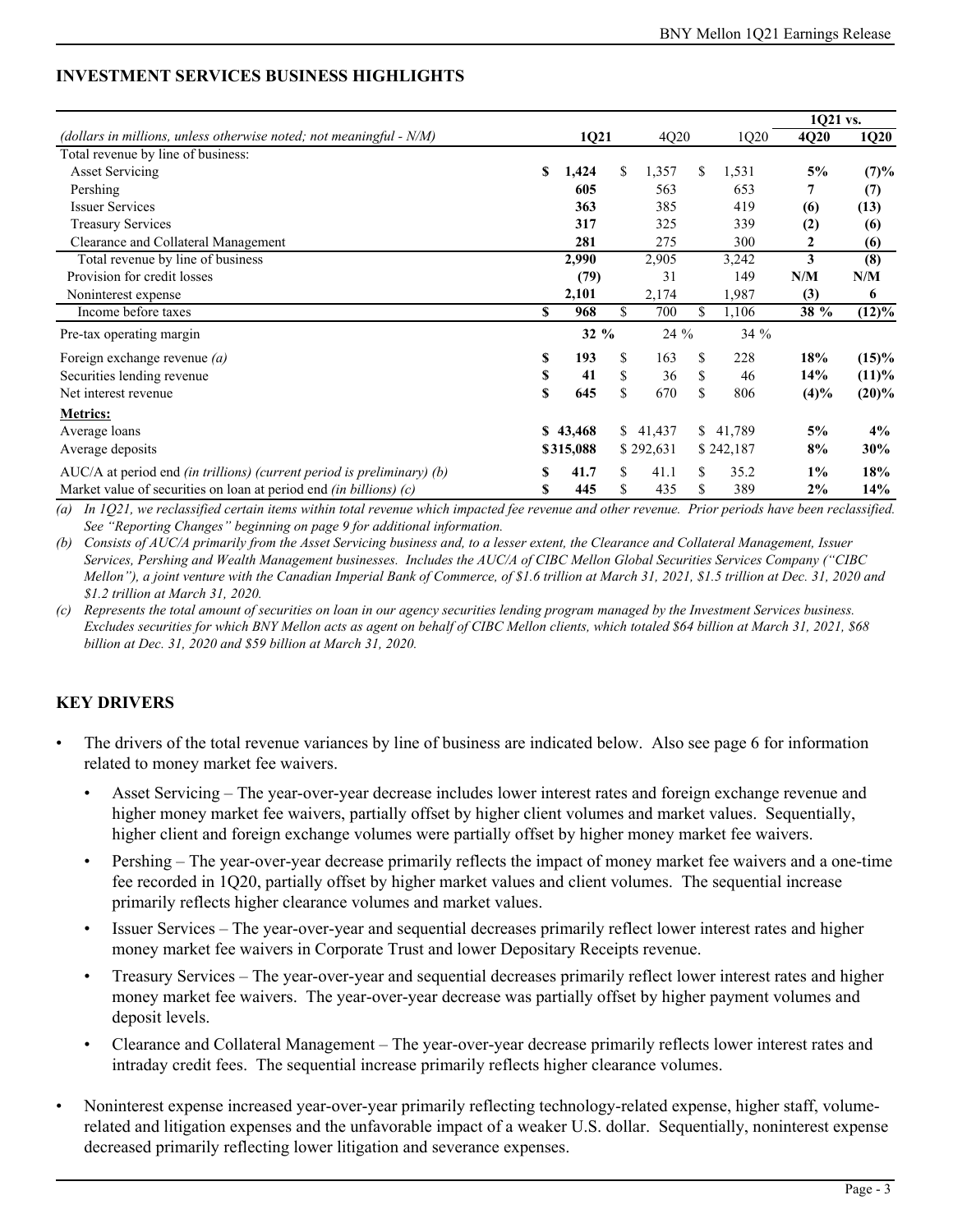|                                                                                          |    |          |    |          |     |        | 1Q21 vs. |              |
|------------------------------------------------------------------------------------------|----|----------|----|----------|-----|--------|----------|--------------|
| (dollars in millions, unless otherwise noted; not meaningful - $N/M$ )                   |    | 1Q21     |    | 4Q20     |     | 1Q20   | 4Q20     | <b>1Q20</b>  |
| Total revenue by line of business:                                                       |    |          |    |          |     |        |          |              |
| <b>Investment Management</b>                                                             | S  | 698      | \$ | 714      | \$. | 620    | $(2)\%$  | 13%          |
| Wealth Management                                                                        |    | 293      |    | 276      |     | 278    | 6        | 5            |
| Total revenue by line of business                                                        |    | 991      |    | 990      |     | 898    |          | 10           |
| Provision for credit losses                                                              |    | 4        |    | (8)      |     | 9      | N/M      | N/M          |
| Noninterest expense                                                                      |    | 709      |    | 687      |     | 695    | 3        | $\mathbf{2}$ |
| Income before taxes                                                                      | \$ | 278      | \$ | 311      | \$  | 194    | $(11)\%$ | 43%          |
| Pre-tax operating margin                                                                 |    | 28%      |    | 32%      |     | 22%    |          |              |
| Adjusted pre-tax operating margin - Non-GAAP $(a)$                                       |    | 30%      |    | 34%      |     | 24%    |          |              |
| Net interest revenue                                                                     | \$ | 48       | \$ | 50       | \$. | 52     | (4)%     | $(8)\%$      |
| <b>Metrics:</b>                                                                          |    |          |    |          |     |        |          |              |
| Average loans                                                                            |    | \$11,610 |    | \$11.497 | S.  | 12,124 | $1\%$    | (4)%         |
| Average deposits                                                                         | S  | 19,177   | S. | 18,144   | \$. | 16,144 | 6%       | 19%          |
| AUM (in billions) (current period is preliminary) $(b)$                                  | S  | 2,214    | \$ | 2,211    | \$  | 1,796  | $-$ %    | 23%          |
| Wealth Management client assets <i>(in billions) (current period is preliminary) (c)</i> | ъ  | 292      | S  | 286      | У   | 236    | $2\%$    | 24%          |

# **INVESTMENT AND WEALTH MANAGEMENT BUSINESS HIGHLIGHTS**

*(a) Net of distribution and servicing expense. See "Supplemental information – Explanation of GAAP and Non-GAAP financial measures" on page 10 for information on this Non-GAAP measure.* 

*(b) Excludes securities lending cash management assets and assets managed in the Investment Services business.*

*(c) Includes AUM and AUC/A in the Wealth Management business.* 

# **KEY DRIVERS**

- The drivers of the total revenue variances by line of business are indicated below. Also see page 6 for information related to money market fee waivers.
	- Investment Management The year-over-year increase primarily reflects the impact of higher market values, equity investment gains, including seed capital, and the favorable impact of a weaker U.S. dollar, partially offset by the impact of money market fee waivers. The sequential decrease primarily reflects the impact of money market fee waivers and lower equity investment gains, including seed capital, partially offset by higher market values and the favorable impact of a weaker U.S. dollar.
	- Wealth Management Total revenue increased year-over-year and sequentially, primarily reflecting the impact of higher market values. The sequential increase also reflects a loss on a business sale recorded in 4Q20.
- *•* Noninterest expense increased year-over-year primarily reflecting higher staff expense and the unfavorable impact of a weaker U.S. dollar, partially offset by lower distribution and servicing and other expenses. Sequentially, the increase in noninterest expense primarily reflects timing of other staff expense, partially offset by lower severance expense.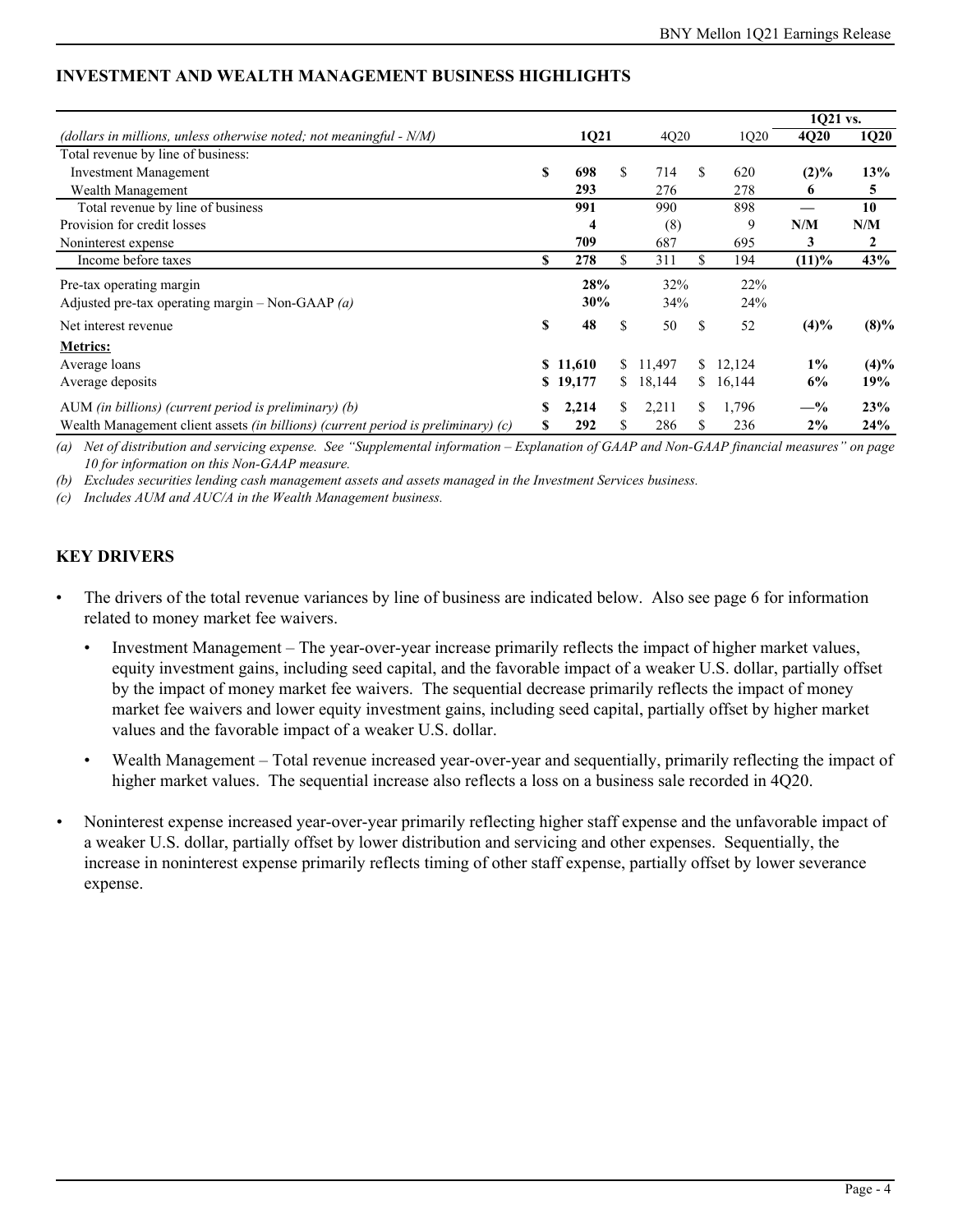**OTHER SEGMENT** primarily includes leasing operations, certain corporate treasury activities, derivatives, business exits and other corporate revenue and expense items.

| (in millions)               |    | 1Q21      | 4020       | 1Q20 |
|-----------------------------|----|-----------|------------|------|
| Fee revenue $(a)$           | ٨D | 9         | 11 S       | 6    |
| Other revenue $(a)$         |    | (36)      | (28)       | 24   |
| Total fee and other revenue |    | (27)      | (17)       | 30   |
| Net interest (expense)      |    | (38)      | (40)       | (44) |
| Total revenue               |    | (65)      | (57)       | (14) |
| Provision for credit losses |    | (8)       | (8)        | 11   |
| Noninterest expense         |    | 41        | 64         | 30   |
| (Loss) before taxes         |    | $(98)$ \$ | $(113)$ \$ | (55) |

*(a) In 1Q21, we reclassified certain items within total revenue which impacted fee revenue and other revenue. Prior periods have been reclassified. See "Reporting Changes" beginning on page 9 for additional information.*

# **KEY DRIVERS**

- *•* Total revenue includes corporate treasury and other investment activity, including hedging activity which offsets between fee and other revenue and net interest expense. Other revenue decreased year-over-year and sequentially, primarily reflecting an impairment of a renewable energy investment. The sequential decrease in other revenue was partially offset by a loss on a sale of a business recorded in 4Q20.
- Noninterest expense increased year-over-year primarily reflecting higher staff expense. The sequential decrease primarily reflects real estate charges and severance expense both recorded in 4Q20, partially offset by higher other staff expense.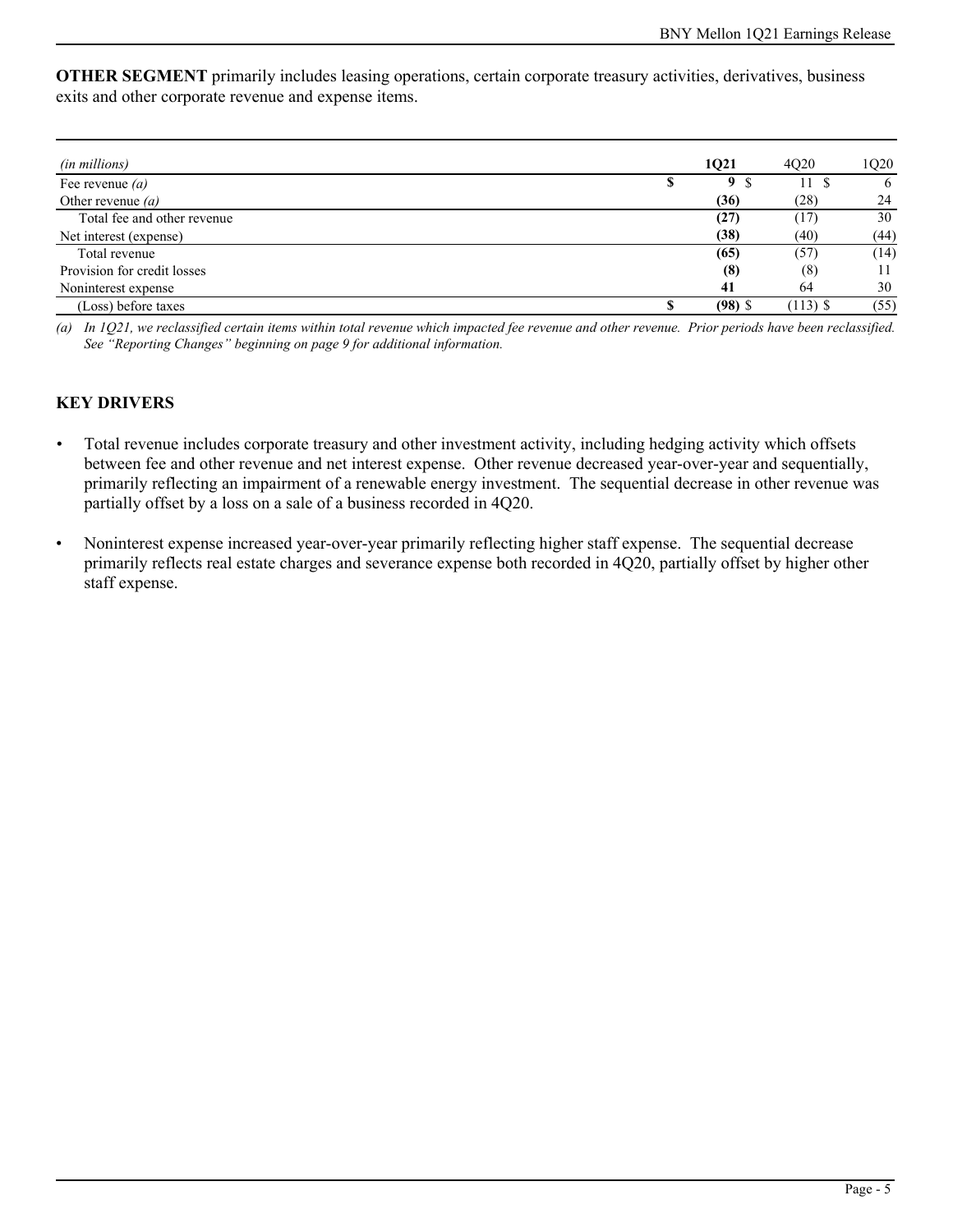# **MONEY MARKET FEE WAIVERS**

The following table presents the impact of money market fee waivers on our consolidated fee revenue, net of distribution and servicing expense. In 1Q21, the net impact of money market fee waivers was \$188 million, up from \$134 million in 4Q20, driven by low short-term interest rates and higher money market balances.

| Money market fee waivers                      |    |            |            |            |           |                  |
|-----------------------------------------------|----|------------|------------|------------|-----------|------------------|
| (in millions)                                 |    | 1Q21       | 4Q20       | 3Q20       | 2Q20      | 1Q20             |
| Investment services fees:                     |    |            |            |            |           |                  |
| Asset servicing fees                          | S  | $(22)$ \$  | $(13)$ \$  | $(1)$ \$   | S         |                  |
| Clearing services fees                        |    | (74)       | (64)       | (57)       | (50)      | (9)              |
| Issuer services fees                          |    | (10)       | (6)        | (1)        | (1)       |                  |
| Treasury services fees                        |    | (3)        | (2)        | (3)        | (2)       |                  |
| Total investment services fees                |    | (109)      | (85)       | (62)       | (53)      | $\overline{(9)}$ |
| Investment management and performance fees    |    | (89)       | (56)       | (42)       | (30)      | (14)             |
| Distribution and servicing revenue            |    | (13)       | (8)        | (6)        | (3)       |                  |
| Total fee revenue                             |    | (211)      | (149)      | (110)      | (86)      | (23)             |
| Less: Distribution and servicing expense      |    | 23         | 15         | 9          |           |                  |
| Net impact of money market fee waivers        | \$ | $(188)$ \$ | $(134)$ \$ | $(101)$ \$ | $(79)$ \$ | (23)             |
| Impact to revenue by line of business $(a)$ : |    |            |            |            |           |                  |
| <b>Asset Servicing</b>                        | \$ | $(29)$ \$  | $(13)$ \$  | $(4)$ \$   | $(1)$ \$  |                  |
| Pershing                                      |    | (94)       | (85)       | (73)       | (60)      | (9)              |
| <b>Issuer Services</b>                        |    | (15)       | (10)       | (2)        | (1)       |                  |
| <b>Treasury Services</b>                      |    | (9)        | (5)        | (1)        |           |                  |
| <b>Investment Management</b>                  |    | (61)       | (34)       | (28)       | (24)      | (14)             |
| Wealth Management                             |    | (3)        | (2)        | (2)        |           |                  |
| Total impact to revenue by line of business   | \$ | $(211)$ \$ | $(149)$ \$ | $(110)$ \$ | $(86)$ \$ | (23)             |

*(a) The line of business revenue for management reporting purposes reflects the impact of revenue transferred between the businesses.*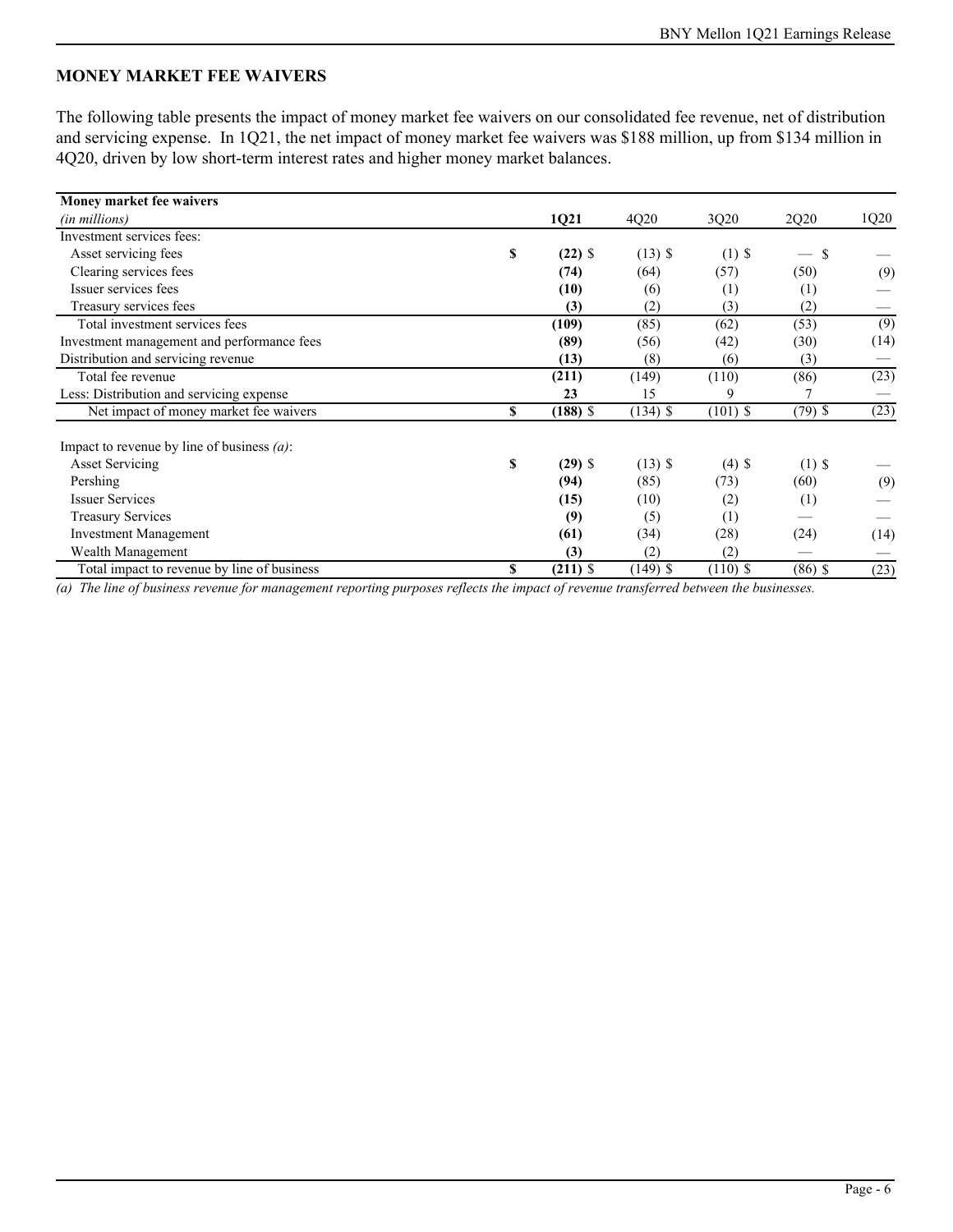# **CAPITAL AND LIQUIDITY**

| Capital and liquidity ratios                                 | March 31,<br>2021 | Dec. 31.<br>2020 |
|--------------------------------------------------------------|-------------------|------------------|
| Consolidated regulatory capital ratios: $(a)$                |                   |                  |
| CET1 ratio                                                   | 12.6%             | 13.1%            |
| Tier 1 capital ratio                                         | 15.2              | 15.8             |
| Total capital ratio                                          | 16.1              | 16.7             |
| Tier 1 leverage ratio                                        | 5.8               | 6.3              |
| SLR(b)                                                       | 8.1               | 8.6              |
| BNY Mellon shareholders' equity to total assets ratio        | 9.7%              | 9.8%             |
| BNY Mellon common shareholders' equity to total assets ratio | 8.7%              | 8.8%             |
| Average LCR                                                  | 110%              | 110%             |
| Book value per common share                                  | 46.16             | 46.53<br>S.      |
| Tangible book value per common share – Non-GAAP $(c)$        | 24.88             | \$25.44          |
| Common shares outstanding <i>(in thousands)</i>              | 875,481           | 886,764          |

*(a) Regulatory capital ratios for March 31, 2021 are preliminary. For our CET1, Tier 1 capital and Total capital ratios, our effective capital ratios under the U.S. capital rules are the lower of the ratios as calculated under the Standardized and Advanced Approaches, which for March 31, 2021, was the Standardized Approach for the CET1 and Tier 1 capital ratios and the Advanced Approaches for the Total capital ratio, and for Dec. 31, 2020, was the Advanced Approaches.*

*(b) Reflects the temporary exclusion of U.S. Treasury securities from the leverage exposure used in the SLR calculation which increased our consolidated SLR by 68 basis points at March 31, 2021 and 72 basis points at Dec. 31, 2020. The temporary exclusion ceased to apply beginning April 1, 2021.* 

*(c) Tangible book value per common share – Non-GAAP excludes goodwill and intangible assets, net of deferred tax liabilities. See "Supplemental information – Explanation of GAAP and Non-GAAP financial measures" on page 10 for information on this Non-GAAP measure.*

• CET1 capital totaled \$21.1 billion at March 31, 2021, a decrease of \$785 million compared with Dec. 31, 2020. The decrease primarily reflects unrealized losses on securities available-for-sale and capital deployed through common stock repurchases and dividends, partially offset by capital generated through earnings.

# **NET INTEREST REVENUE**

| Net interest revenue                                                             |   |          |          |          | 1021 vs.              |             |
|----------------------------------------------------------------------------------|---|----------|----------|----------|-----------------------|-------------|
| (dollars in millions; not meaningful - $N/M$ )                                   |   | 1021     | 4020     | 1020     | 4020                  | <b>1O20</b> |
| Net interest revenue                                                             |   | 655      | 680      | 814      | $\frac{6}{10}$<br>(4) | $(20)$ %    |
| Add: Tax equivalent adjustment                                                   |   |          |          |          | N/M                   | N/M         |
| Net interest revenue, on a fully taxable equivalent ("FTE") basis – Non-GAAP (a) | S | 658      | 683      | 816      | $\frac{6}{10}$<br>(4) | $(19)$ %    |
| Net interest margin                                                              |   | $0.66\%$ | $0.72\%$ | $1.01\%$ | $(6)$ bps             | $(35)$ bps  |
| Net interest margin (FTE) – Non-GAAP (a)                                         |   | $0.67\%$ | $0.72\%$ | 1.01%    | $(5)$ bps             | $(34)$ bps  |

*(a) Net interest revenue (FTE) – Non-GAAP and net interest margin (FTE) – Non-GAAP include the tax equivalent adjustments on tax-exempt income. See "Supplemental information – Explanation of GAAP and Non-GAAP financial measures" on page 10 for information on this Non-GAAP measure.* 

*bps – basis points.*

- Net interest revenue decreased year-over-year, primarily reflecting lower interest rates on interest-earning assets. This was partially offset by the benefit of lower deposit and funding rates, higher deposit balances and a larger securities portfolio.
- Sequentially, the decrease was primarily driven by lower interest rates on interest-earning assets. This was partially offset by the benefit of lower deposit and funding rates, and higher deposit and loan balances.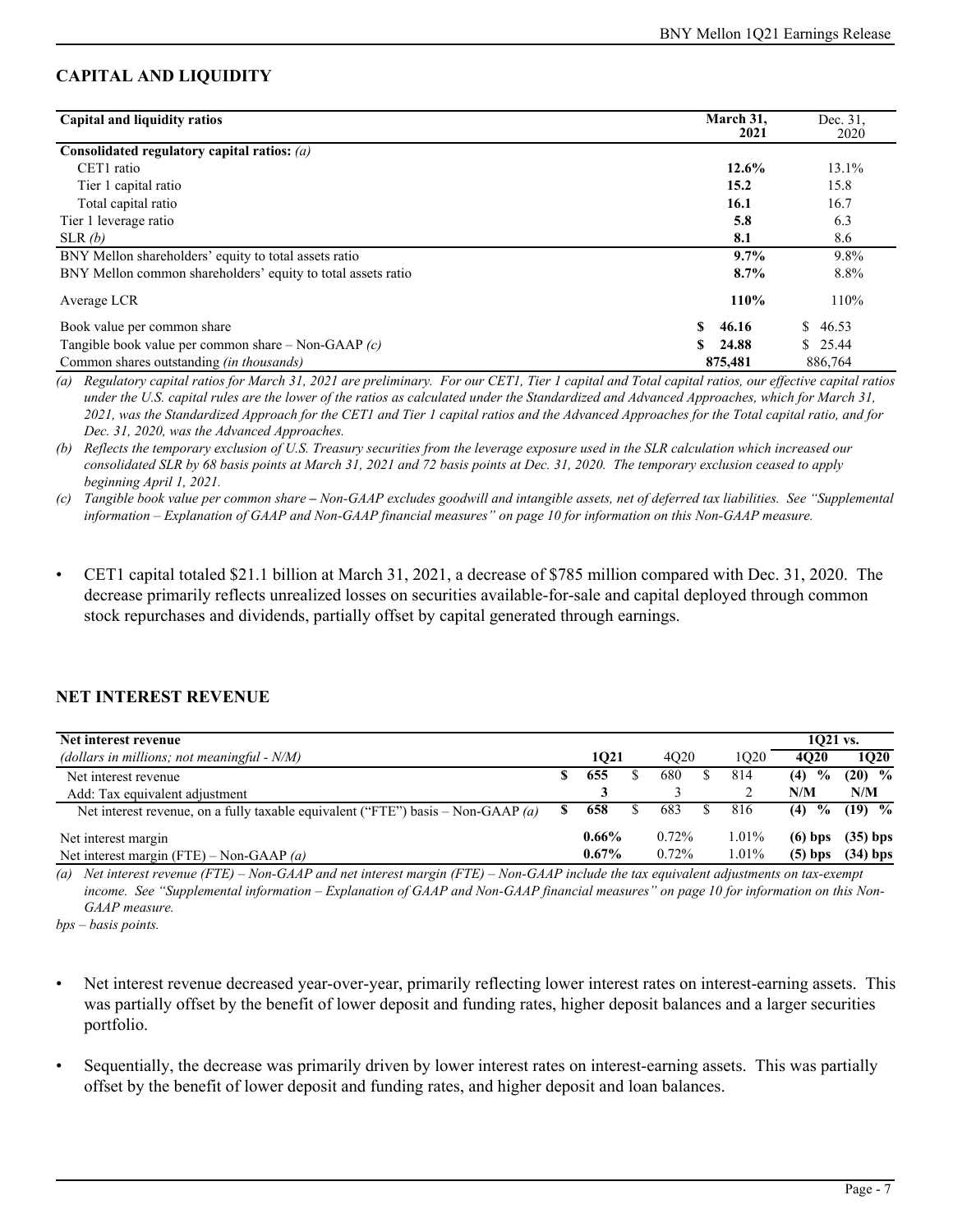# **THE BANK OF NEW YORK MELLON CORPORATION Condensed Consolidated Income Statement**

|                                                                                                          |                  | <b>Ouarter</b> ended |           |  |
|----------------------------------------------------------------------------------------------------------|------------------|----------------------|-----------|--|
|                                                                                                          | March 31,        | Dec. 31,             | March 31. |  |
| (in millions)                                                                                            | 2021             | 2020                 | 2020      |  |
| Fee and other revenue                                                                                    |                  |                      |           |  |
| Investment services fees:                                                                                |                  |                      |           |  |
| Asset servicing fees                                                                                     | \$<br>$1,199$ \$ | $1,138$ \$           | 1,159     |  |
| Clearing services fees                                                                                   | 455              | 418                  | 470       |  |
| Issuer services fees                                                                                     | 245              | 257                  | 263       |  |
| Treasury services fees                                                                                   | 157              | 156                  | 149       |  |
| Total investment services fees                                                                           | 2,056            | 1,969                | 2,041     |  |
| Investment management and performance fees                                                               | 890              | 884                  | 862       |  |
| Foreign exchange revenue (a)                                                                             | 231              | 187                  | 245       |  |
| Financing-related fees                                                                                   | 51               | 46                   | 59        |  |
| Distribution and servicing                                                                               | 29               | 28                   | 31        |  |
| Total fee revenue $(a)$                                                                                  | 3,257            | 3,114                | 3,238     |  |
| Investment and other income $(a)$                                                                        | 9                | 43                   | 47        |  |
| Net securities gains                                                                                     |                  | 6                    | 9         |  |
| Total other revenue (a)                                                                                  | 9                | 49                   | 56        |  |
| Total fee and other revenue $(a)$                                                                        | 3,266            | 3,163                | 3,294     |  |
| Net interest revenue                                                                                     |                  |                      |           |  |
| Interest revenue                                                                                         | 738              | 776                  | 1,570     |  |
| Interest expense                                                                                         | 83               | 96                   | 756       |  |
| Net interest revenue                                                                                     | 655              | 680                  | 814       |  |
| Total revenue                                                                                            | 3,921            | 3,843                | 4,108     |  |
| <b>Provision for credit losses</b>                                                                       | (83)             | 15                   | 169       |  |
| Noninterest expense                                                                                      |                  |                      |           |  |
| Staff                                                                                                    | 1,602            | 1,554                | 1,482     |  |
| Software and equipment                                                                                   | 362              | 359                  | 326       |  |
| Professional, legal and other purchased services                                                         | 343              | 381                  | 330       |  |
| Sub-custodian and clearing                                                                               | 124              | 116                  | 105       |  |
| Net occupancy                                                                                            | 123              | 173                  | 135       |  |
| Distribution and servicing                                                                               | 74               | 75                   | 91        |  |
| Bank assessment charges                                                                                  | 34               | 24                   | 35        |  |
| Amortization of intangible assets                                                                        | 24               | 26                   | 26        |  |
| Business development                                                                                     | 19               | 26                   | 42        |  |
| Other                                                                                                    | 146              | 191                  | 140       |  |
| Total noninterest expense                                                                                | 2,851            | 2,925                | 2,712     |  |
| Income                                                                                                   |                  |                      |           |  |
| Income before income taxes                                                                               | 1,153            | 903                  | 1,227     |  |
| Provision for income taxes                                                                               | 221              | 148                  | 265       |  |
| Net income                                                                                               | 932              | 755                  | 962       |  |
| Net (income) loss attributable to noncontrolling interests related to consolidated investment management |                  |                      |           |  |
| funds                                                                                                    | (5)              | (5)                  | 18        |  |
| Net income applicable to shareholders of The Bank of New York Mellon Corporation                         | 927              | 750                  | 980       |  |
| Preferred stock dividends                                                                                | (69)             | (48)                 | (36)      |  |
| Net income applicable to common shareholders of The Bank of New York Mellon Corporation                  | \$<br>858 \$     | 702 \$               | 944       |  |

*(a) In 1Q21, we made changes to the line items presented within total revenue on the consolidated income statement and reclassified prior periods to be comparable with the current period presentation. See "Reporting Changes" beginning on page 9 for additional information.*

| Earnings per share applicable to the common shareholders of The Bank of New York Mellon | Ouarter ended |           |  |           |           |  |  |
|-----------------------------------------------------------------------------------------|---------------|-----------|--|-----------|-----------|--|--|
| Corporation                                                                             |               | March 31, |  | Dec. 31,  | March 31, |  |  |
| (in dollars)                                                                            |               | 2021      |  | 2020      | 2020      |  |  |
| Basic                                                                                   |               | 0.97      |  | $0.79$ \$ | l.05      |  |  |
| Diluted                                                                                 |               | 0.97      |  | $0.79$ \$ | 1.05      |  |  |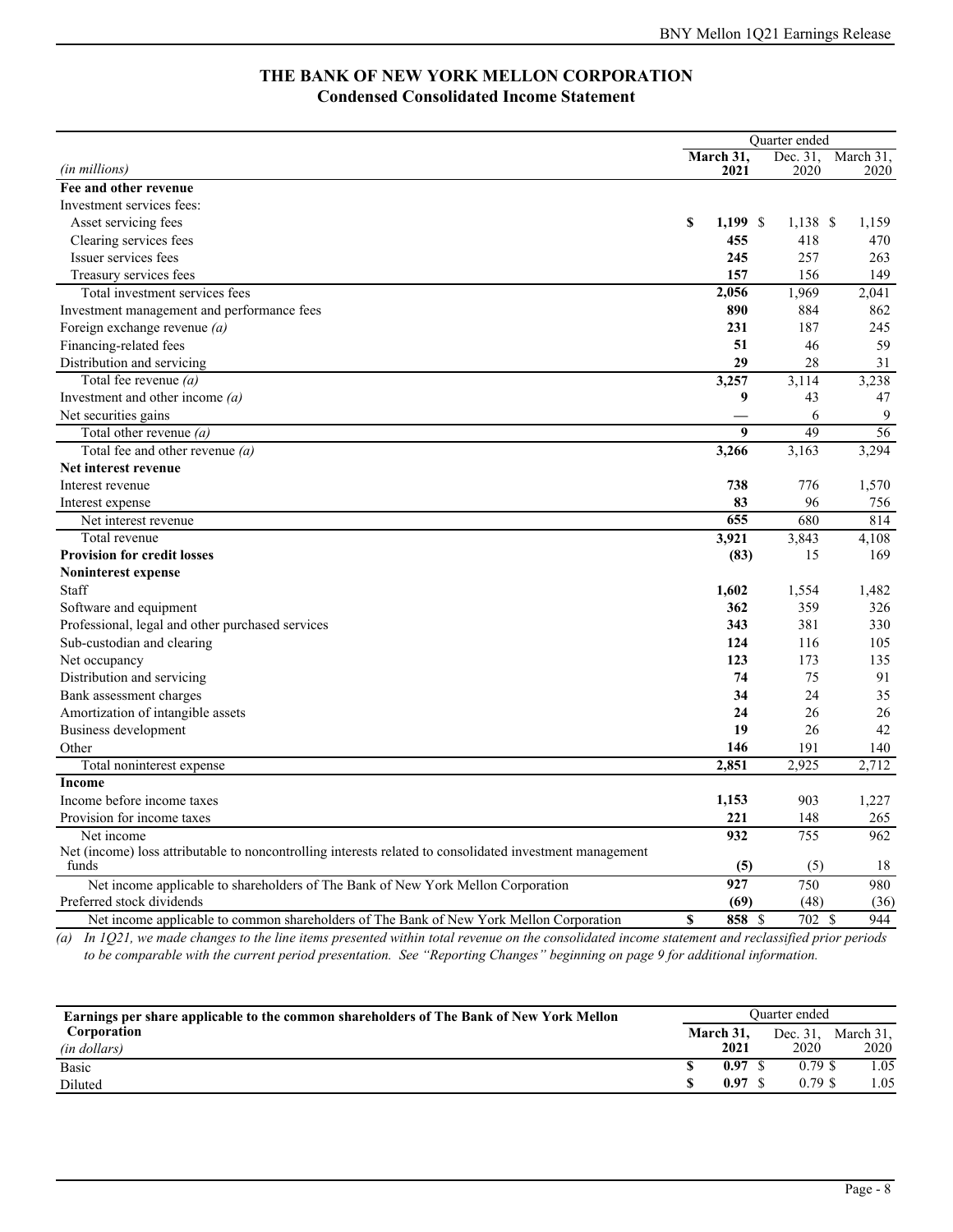# **REPORTING CHANGES**

In order to combine items of a similar nature within total revenue and to simplify our income statement presentation, in 1Q21 we made the following reporting changes. The reclassifications had no impact on consolidated total revenue or total revenue for the business segments. Prior periods were reclassified to be comparable with the current period presentation.

- Other trading revenue was reclassified from foreign exchange and other trading revenue to investment and other income.
- Foreign exchange and other trading revenue was renamed foreign exchange revenue.
- The impact of foreign currency remeasurement was reclassified from investment and other income to foreign exchange revenue.
- Income (loss) from consolidated investment management funds was reclassified to investment and other income.
- Investment and other income was reclassified from fee revenue to other revenue. Other revenue includes investment and other income and net securities gains (losses).

In addition, the assets and liabilities of consolidated investment management funds were reclassified to other assets and other liabilities, respectively, on the consolidated balance sheet. The reclassifications had no impact on total assets or total liabilities. Prior periods were reclassified to be comparable with the current period presentation.

See "Reporting Changes" in the Financial Supplement available at www.bnymellon.com for additional information.

The table below summarizes the effects of the reclassifications on the consolidated financial statements.

| (in millions)                                                          | 4Q20             |            | 1Q20   |
|------------------------------------------------------------------------|------------------|------------|--------|
| <b>Consolidated income statement</b>                                   |                  |            |        |
| <b>Before reclassifications</b>                                        |                  |            |        |
| Foreign exchange and other trading revenue                             | \$<br>167S       |            | 319    |
| Total fee revenue                                                      | \$<br>3,116 \$   |            | 3,323  |
| Investment and other income                                            | \$               | 22S        | 11     |
| Income (loss) from consolidated investment management funds            | \$               | 41S        | (38)   |
| <b>After reclassifications</b>                                         |                  |            |        |
| Foreign exchange revenue                                               | \$<br>187 \$     |            | 245    |
| Total fee revenue                                                      | \$<br>$3,114$ \$ |            | 3,238  |
| Investment and other income                                            | \$               | $43 \quad$ | 47     |
| <b>Consolidated balance sheet</b>                                      |                  |            |        |
| <b>Before reclassifications</b>                                        |                  |            |        |
| Other assets                                                           | \$<br>20,468 \$  |            | 27,446 |
| Assets of consolidated investment management funds, at fair value      | 487 \$<br>\$     |            | 229    |
| Other liabilities                                                      | \$<br>7,514 \$   |            | 11,425 |
| Liabilities of consolidated investment management funds, at fair value | \$               | 3S         |        |
| <b>After reclassifications</b>                                         |                  |            |        |
| Other assets                                                           | \$<br>20,955 \$  |            | 27,675 |
| Other liabilities                                                      | 7,517 \$         |            | 11,426 |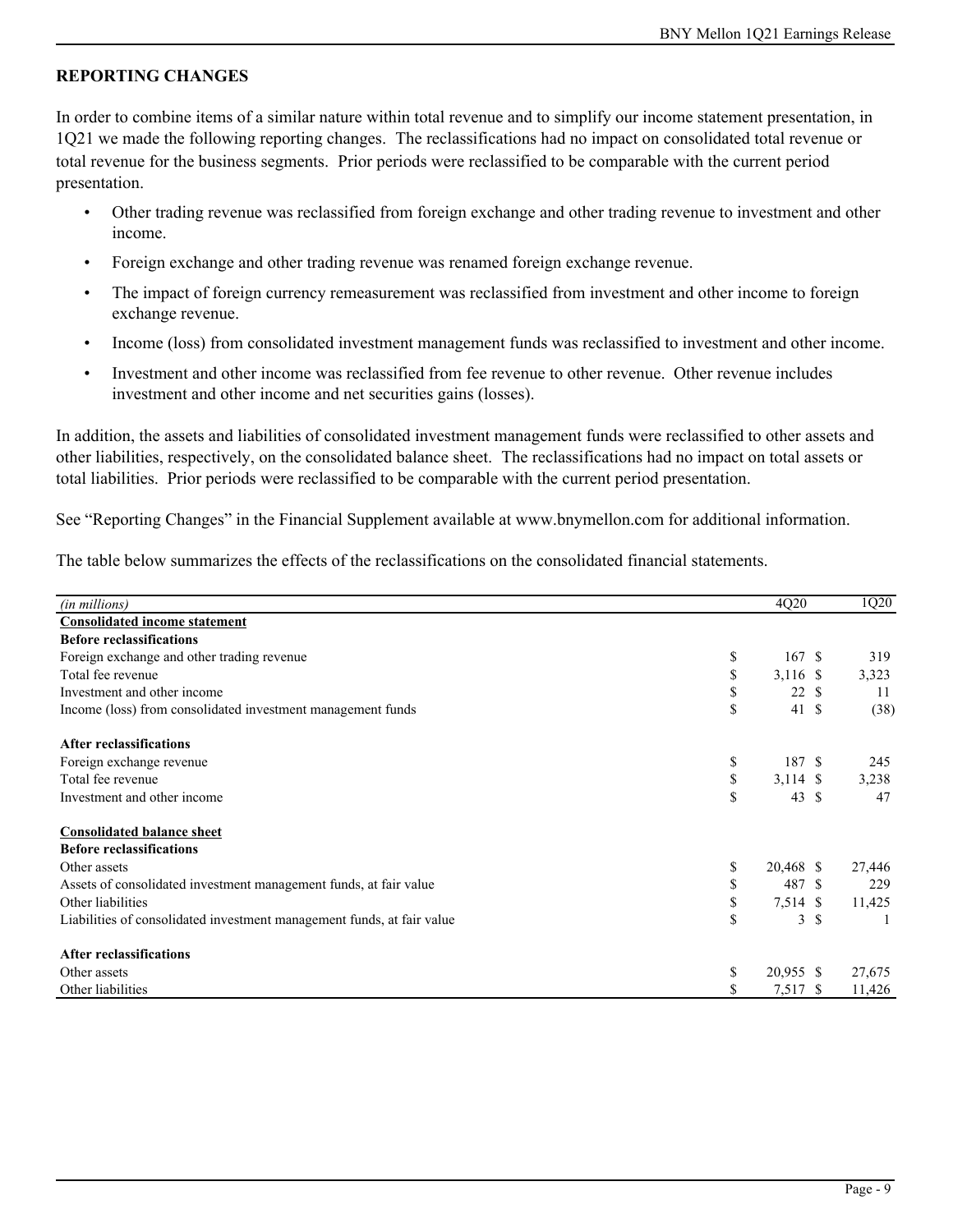The table below summarizes the effects of the reclassifications on the Investment Services business and the Other segment.

| (in millions)                              |     | 4Q20      | 1Q20 |
|--------------------------------------------|-----|-----------|------|
| <b>Investment Services business</b>        |     |           |      |
| <b>Before reclassifications</b>            |     |           |      |
| Foreign exchange and other trading revenue | \$  | 180 \$    | 261  |
| <b>After reclassifications</b>             |     |           |      |
| Foreign exchange revenue                   | \$  | 163S      | 228  |
| Other segment                              |     |           |      |
| <b>Before reclassifications</b>            |     |           |      |
| Fee (loss) revenue                         | \$  | $(23)$ \$ | 21   |
| Net securities gains                       | \$  | 6 \$      | 9    |
| <b>After reclassifications</b>             |     |           |      |
| Fee revenue                                | \$  | 11S       | 6    |
| Other (loss) revenue                       | аĐ. | $(28)$ \$ | 24   |

#### **SUPPLEMENTAL INFORMATION – EXPLANATION OF GAAP AND NON-GAAP FINANCIAL MEASURES**

BNY Mellon has included in this Earnings Release certain Non-GAAP financial measures on a tangible basis as a supplement to GAAP information, which exclude goodwill and intangible assets, net of deferred tax liabilities. We believe that the return on tangible common equity is additional useful information for investors because it presents a measure of those assets that can generate income, and the tangible book value per common share is additional useful information because it presents the level of tangible assets in relation to shares of common stock outstanding.

Net interest revenue, on a fully taxable equivalent ("FTE") basis – Non-GAAP and net interest margin (FTE) – Non-GAAP and other FTE measures include the tax equivalent adjustments on tax-exempt income which allows for the comparison of amounts arising from both taxable and tax-exempt sources and is consistent with industry practice. The adjustment to an FTE basis has no impact on net income.

BNY Mellon has also included the adjusted pre-tax operating margin – Non-GAAP, which is the pre-tax operating margin for the Investment and Wealth Management business net of distribution and servicing expense that was passed to third parties who distribute or service our managed funds. We believe that this measure is useful when evaluating the performance of the Investment and Wealth Management business relative to industry competitors.

For the reconciliations of these Non-GAAP measures, see "Supplemental Information – Explanation of GAAP and Non-GAAP Financial Measures" in the Financial Supplement available at www.bnymellon.com.

BNY Mellon has presented the measure of fee revenue, excluding money market fee waivers – Non-GAAP. We believe that this measure is useful information for investors on the impact of current interest rates and market conditions on fee revenue growth rates and the performance of our business.

| Fee revenue reconciliation                                 |       |       | $1021$ vs. |
|------------------------------------------------------------|-------|-------|------------|
| (dollars in millions)                                      | 1021  | O20   | 1020       |
| Fee revenue                                                | 3,257 | 3.238 | $1\%$      |
| Less: Money market fee waivers                             | (211) |       |            |
| Fee revenue, excluding money market fee waivers - Non-GAAP | 3.468 | 3.261 | 6%         |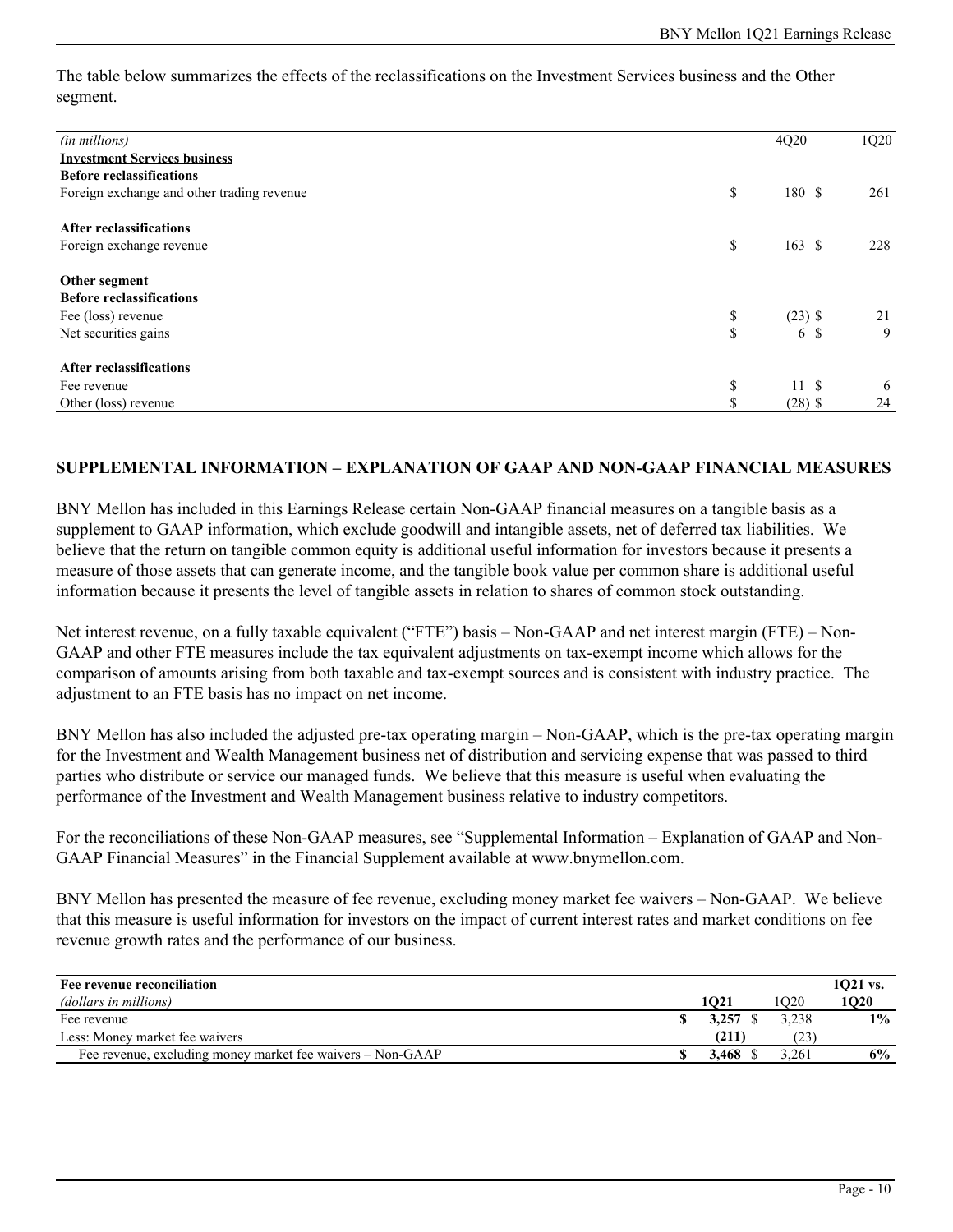# **CAUTIONARY STATEMENT**

A number of statements (i) in this Earnings Release, (ii) in our Financial Supplement, (iii) in our presentations and (iv) in the responses to questions on our conference call discussing our quarterly results and other public events may contain "forward-looking statements" within the meaning of the Private Securities Litigation Reform Act of 1995, including statements about our capital plans, strategic priorities, financial goals, organic growth, performance, organizational quality and efficiency, investments, including in technology and product development, resiliency, capabilities, revenue, net interest revenue, money market fee waivers, fees, expenses, cost discipline, sustainable growth, company management, human capital management (including related ambitions, objectives, aims and goals), deposits, interest rates and yield curves, securities portfolio, taxes, business opportunities, divestments, volatility, preliminary business metrics and regulatory capital ratios and statements regarding our aspirations, as well as our overall plans, strategies, goals, objectives, expectations, outlooks, estimates, intentions, targets, opportunities, focus and initiatives, including the potential effects of the coronavirus pandemic on any of the foregoing. These statements may be expressed in a variety of ways, including the use of future or present tense language. Words such as "estimate," "forecast," "project," "anticipate," "likely," "target," "expect," "intend," "continue," "seek," "believe," "plan," "goal," "could," "should," "would," "may," "might," "will," "strategy," "synergies," "opportunities," "trends," "ambition," "objective," "aim," "future," "potentially," "outlook" and words of similar meaning may signify forward-looking statements. These statements and other forward-looking statements contained in other public disclosures of BNY Mellon which make reference to the cautionary factors described in this Earnings Release are based upon current beliefs and expectations and are subject to significant risks and uncertainties (some of which are beyond BNY Mellon's control). Actual results may differ materially from those expressed or implied as a result of a number of factors, including, but not limited to, the risk factors and other uncertainties set forth in BNY Mellon's Annual Report on Form 10-K for the year ended Dec. 31, 2020 and BNY Mellon's other filings with the Securities and Exchange Commission. Statements about the effects of the current and near-term market and macroeconomic outlook on BNY Mellon, including on its business, operations, financial performance and prospects, may constitute forward-looking statements, and are based on assumptions that involve risks and uncertainties and that are subject to change based on various important factors (some of which are beyond BNY Mellon's control), including the scope and duration of the pandemic, actions taken by governmental authorities and other third parties in response to the pandemic, the availability, use and effectiveness of vaccines and the direct and indirect impact of the pandemic on us, our clients, customers and third parties. Preliminary business metrics and regulatory capital ratios are subject to change, possibly materially, as BNY Mellon completes its Quarterly Report on Form 10-Q for the quarter ended March 31, 2021. All forward-looking statements in this Earnings Release speak only as of April 16, 2021, and BNY Mellon undertakes no obligation to update any forward-looking statement to reflect events or circumstances after that date or to reflect the occurrence of unanticipated events.

### **ABOUT BNY MELLON**

BNY Mellon is a global investments company dedicated to helping its clients manage and service their financial assets throughout the investment lifecycle. Whether providing financial services for institutions, corporations or individual investors, BNY Mellon delivers informed investment and wealth management and investment services in 35 countries. As of March 31, 2021, BNY Mellon had \$41.7 trillion in assets under custody and/or administration, and \$2.2 trillion in assets under management. BNY Mellon can act as a single point of contact for clients looking to create, trade, hold, manage, service, distribute or restructure investments. BNY Mellon is the corporate brand of The Bank of New York Mellon Corporation (NYSE: BK). Additional information is available on www.bnymellon.com. Follow us on Twitter @BNYMellon or visit our newsroom at www.bnymellon.com/newsroom for the latest company news.